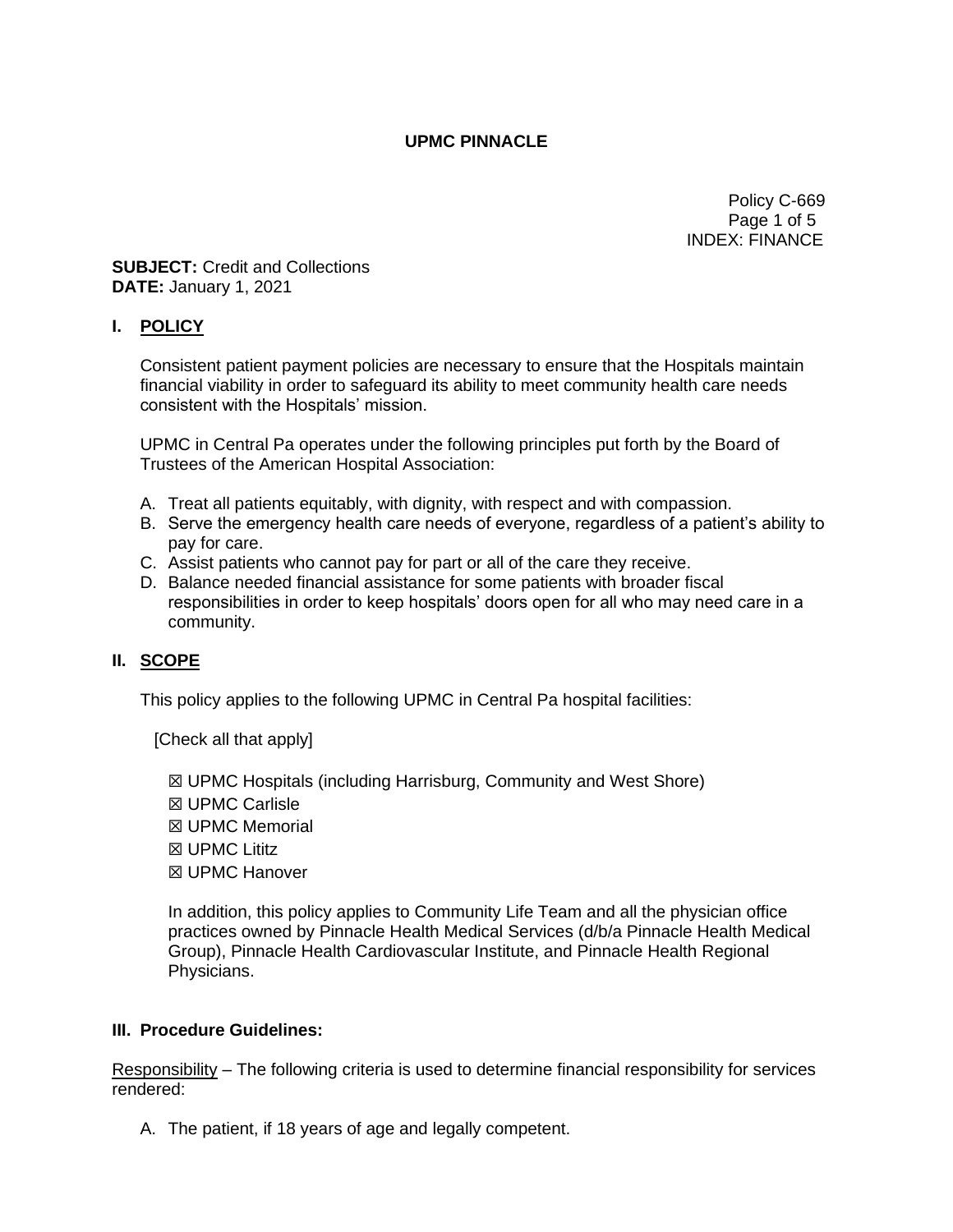- B. Parent or legal guardian of a child under the age of 18.
- C. Person so designated by a legal document.
- D. Patients who are under 18 years of age and are considered emancipated minors because of one or more of the following reasons:
	- Are currently or have ever been pregnant.
	- Are married
	- Have graduated from high school
	- Provide for their own support and maintenance

In addition, individuals under 18 can consent, and be financially responsible, if requesting confidentiality from parents, for the following treatments:

- Screening and treatment for sexually transmitted diseases
- Screening and treatment for HIV
- Contraception (but not abortion)
- Drug and alcohol treatment
- Mental health treatment if you are age 14 and older
- E. Other individuals who assume financial responsibility by signing the UPMC in Central Pa Agreement to Assume Financial Responsibility.
- **IV.** Pre-Admissions In order to provide adequate time to verify insurance and pre-certification requirements on elective procedures and identify patient responsibility, it is essential that the Hospitals' Central Pre-Registration area receive notification of the admission/surgery five business days prior to service. Cases that are not pre-certified by the insurer prior to service will be rescheduled. Deposits are requested for all estimated patient balances. This includes non-covered services, deductibles, co-insurance, etc. Patients that are preadmitted will have the opportunity for financial counseling at the time of pre-admission testing or by phone before admission. Various options for payment will be discussed and arranged before the service date. Depending upon the dollar amount involved and/or urgency of services to be rendered, cases may be rescheduled should adequate payment arrangements not be met. Elective surgeries, such as but not limited to bariatric and cosmetic, must be paid in full prior to services.
- **V.** Uninsured –Uninsured patients that do not have an urgent or emergent need for treatment may be required to discuss their financial arrangements with a financial counselor prior to treatment. Financial Aid is offered through the Hospitals' Charity Care and Financial Assistance policy which is outlined in Policy #C-667. Upon an unscheduled admission, uninsured patients are interviewed by a certified application counselor or financial counselor, that is either an employee of the hospital or a contracted agent, who will complete the Medical Assistance application with the information provided by the patient and will submit the filing at the appropriate County Assistance Office. Outpatients are assisted by the Hospitals' certified application counselors or financial counselors in obtaining Medical Assistance.
- **VI.** Assignment of Benefits The Hospitals will submit bill forms for all insurances that are assigned to the organization with adequate proof of coverage. The responsible party may be required to assist in the follow-up process of the claim and will be required to make payment if the insurance has not resolved a clean claim within 60 days. Secondary insurances will be billed as appropriate.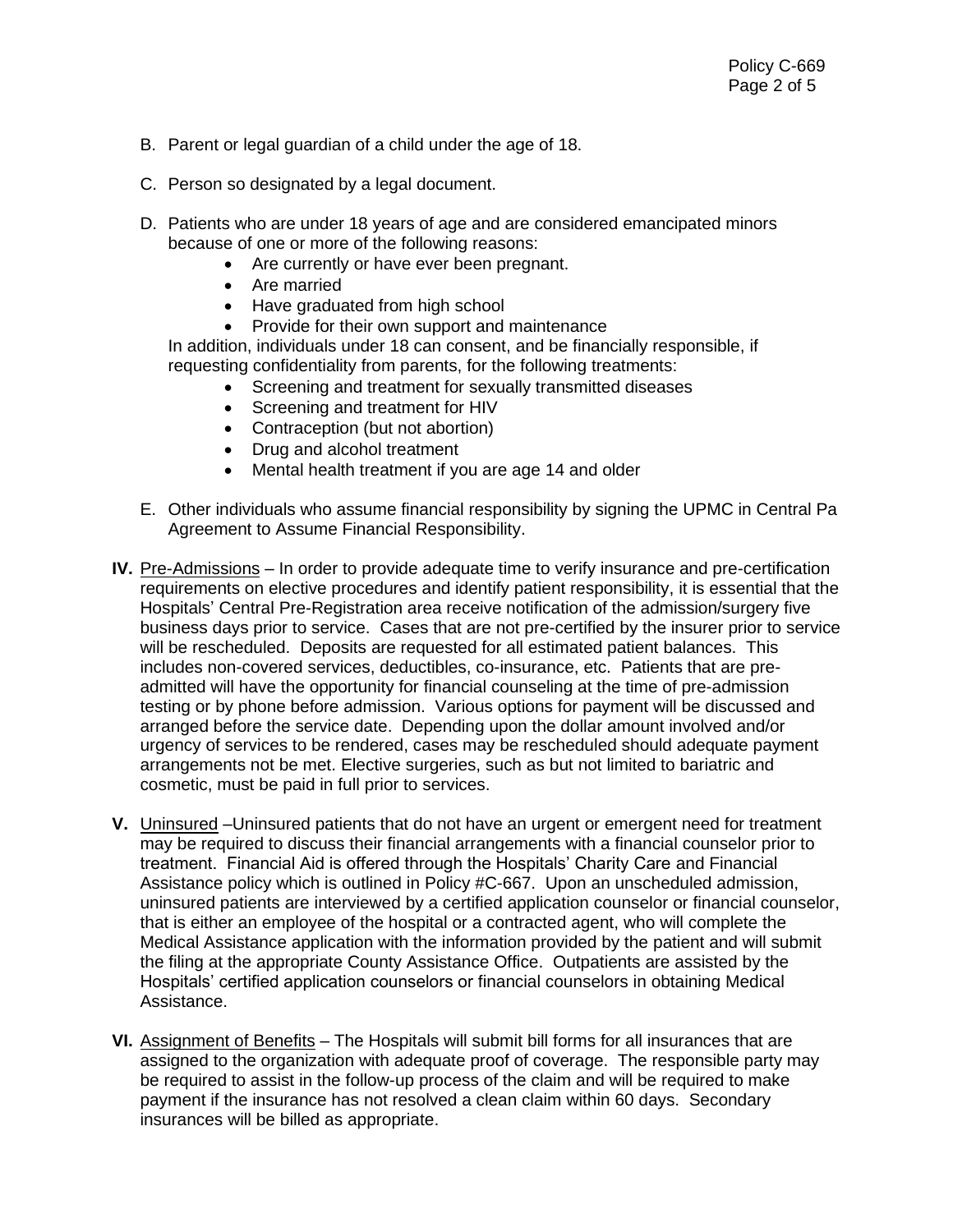- **VII.**Non-disclosure of Self Pay Services to Health Plans In accordance with the HITECH (Health Information Technology for Economic and Clinical Health) Act, UPMC in Central Pa will agree to a patient's request for privacy protection as to the disclosure of protected health information for payment or healthcare operations if the information pertains only to a healthcare item or service that the patient has paid for out of pocket in full, unless disclosures is otherwise required by law or is for treatment purposes.
- VIII. Collection of Self-Payment Amounts The following steps outline the collection efforts after service is rendered:
	- A. Upon determination of a patient balance a statement will be produced. This initial statement informs the patient that financial assistance is available for those that apply and qualify. The initial statement allows 26 days for payment. If payment is not received in 26 days, a second statement will be sent. The message on the second statement will note that the account is past due and that financial assistance is available for those that apply and qualify. Twenty-six (26) days after the second statement, a pre-collection letter will be sent informing the patient that their account will be forwarded to an outside collection agency should payment not be made in 14 days nor payment arrangement established. Again, the statement will note that financial assistance is available and disclose that any unpaid balance may be sent to a collection agency should they not apply and qualify for financial assistance or set up acceptable payment terms. Based on the guarantor's propensity to pay, the collection agency will work the account by making a varied number of IVR call(s) and sending a varied number of letters/statements over a minimum of a 42 day period. No bad debt agency will perform any ECA (extraordinary collection actions). The unpaid balance will not be transferred to bad debt collections until a minimum of 120 days after the date noted on the first patient statement.
	- B. At a minimum of 120 days, should the account not be paid or payment arrangements established, the account balance will be transferred to a primary collection. The account will be moved to the bad debt file and applied against the reserve on the balance sheet (Note: Bad debt expense is recognized based on a reserve methodology and not at the time of transfer).
	- C. All accounts are forwarded to the primary collection agencies regardless of the original payer involved. This primary agency will work the account for a minimum of nine months. If the primary agency does not generate any payments on the account, the account may then be forwarded to the secondary agency. The secondary agency will work the account for another nine months. Upon the return of the account from either the secondary agency or from the primary agency after 18 months, all collection efforts by UPMC in Central Pa cease.
	- D. UPMC in Central Pa and any contracted collection agency will limit account collection actions to standard acceptable business practices, which include phone calls and mailings. Under no circumstance will UPMC in Central Pa or its contracted collection agencies adopt an ECA that include lawsuits, liens, arrests or other similar actions.
	- E. A completed Financial Aid Application will be forwarded to the Patient Financial Support Services department. When the application is received, the staff will review and determine if the application is complete and the documentation supports Charity Care or Financial Assistance eligibility. If all the necessary documentation is not received the applicant will be notified by phone and/or written notice and collection efforts will